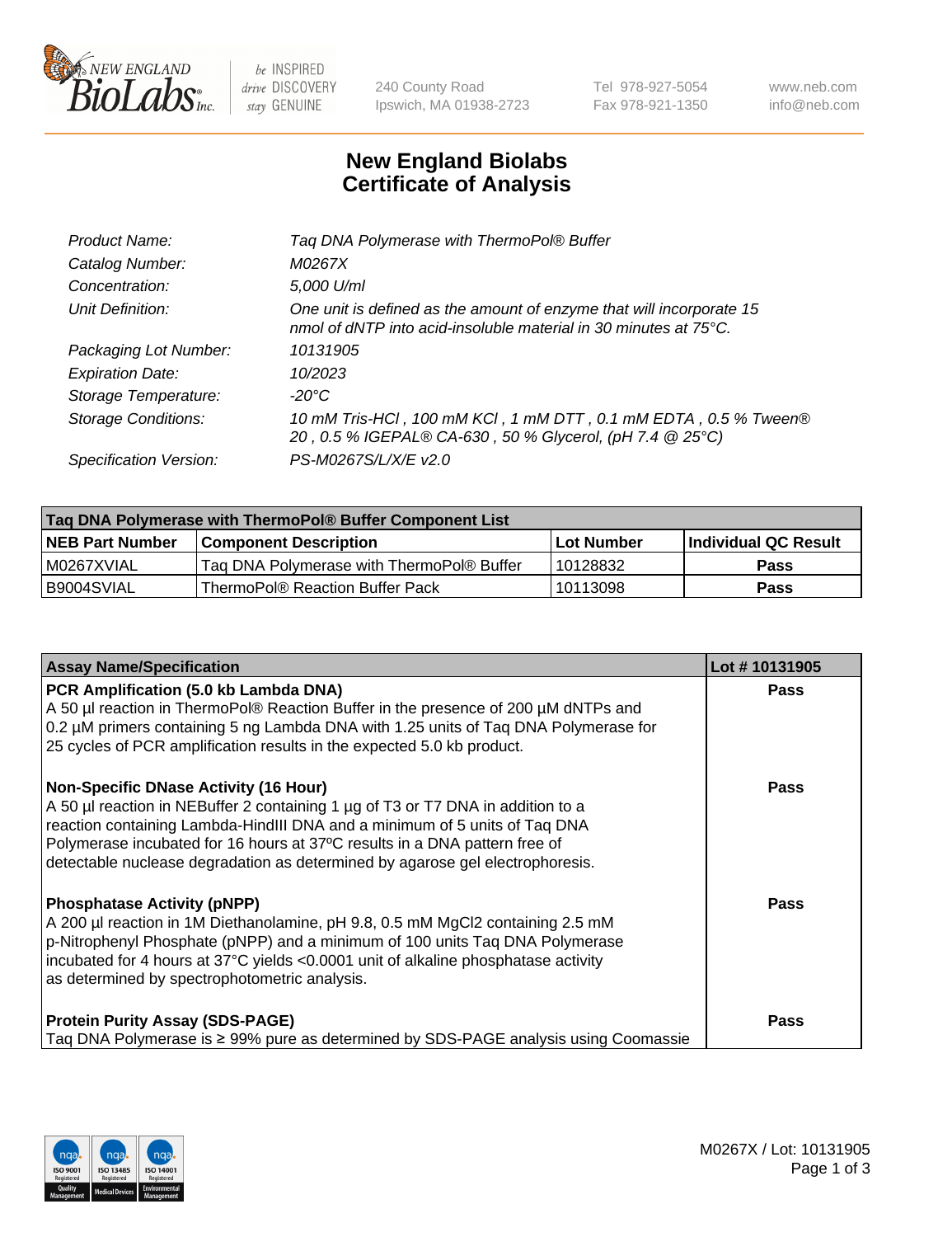

be INSPIRED drive DISCOVERY stay GENUINE

240 County Road Ipswich, MA 01938-2723 Tel 978-927-5054 Fax 978-921-1350

www.neb.com info@neb.com

| <b>Assay Name/Specification</b>                                                                                                                                                                                                                                                                                                                                                                               | Lot #10131905 |
|---------------------------------------------------------------------------------------------------------------------------------------------------------------------------------------------------------------------------------------------------------------------------------------------------------------------------------------------------------------------------------------------------------------|---------------|
| Blue detection.                                                                                                                                                                                                                                                                                                                                                                                               |               |
| <b>RNase Activity (Extended Digestion)</b><br>A 10 µl reaction in NEBuffer 4 containing 40 ng of a 300 base single-stranded RNA<br>and a minimum of 1 $\mu$ of Taq DNA Polymerase is incubated at 37 $\degree$ C. After incubation<br>for 16 hours, >90% of the substrate RNA remains intact as determined by gel<br>electrophoresis using fluorescent detection.                                             | <b>Pass</b>   |
| qPCR DNA Contamination (E. coli Genomic)<br>A minimum of 5 units of Taq DNA Polymerase is screened for the presence of E. coli<br>genomic DNA using SYBR® Green qPCR with primers specific for the E. coli 16S rRNA<br>locus. Results are quantified using a standard curve generated from purified E. coli<br>genomic DNA. The measured level of E. coli genomic DNA contamination is ≤ 1 E. coli<br>genome. | Pass          |
| <b>Single Stranded DNase Activity (FAM-Labeled Oligo)</b><br>A 50 µl reaction in ThermoPol® Reaction Buffer containing a 10 nM solution of a<br>fluorescent internal labeled oligonucleotide and a minimum of 25 units of Taq DNA<br>Polymerase incubated for 30 minutes at 37°C and 75°C yields <10% degradation as<br>determined by capillary electrophoresis.                                              | Pass          |
| <b>Endonuclease Activity (Nicking)</b><br>A 50 µl reaction in ThermoPol® Reaction Buffer containing 1 µg of supercoiled<br>PhiX174 DNA and a minimum of 20 units of Taq DNA Polymerase incubated for 4 hours at<br>37°C and 75°C results in <10% conversion to the nicked form as determined by agarose<br>gel electrophoresis.                                                                               | Pass          |

This product has been tested and shown to be in compliance with all specifications.

One or more products referenced in this document may be covered by a 3rd-party trademark. Please visit <www.neb.com/trademarks>for additional information.